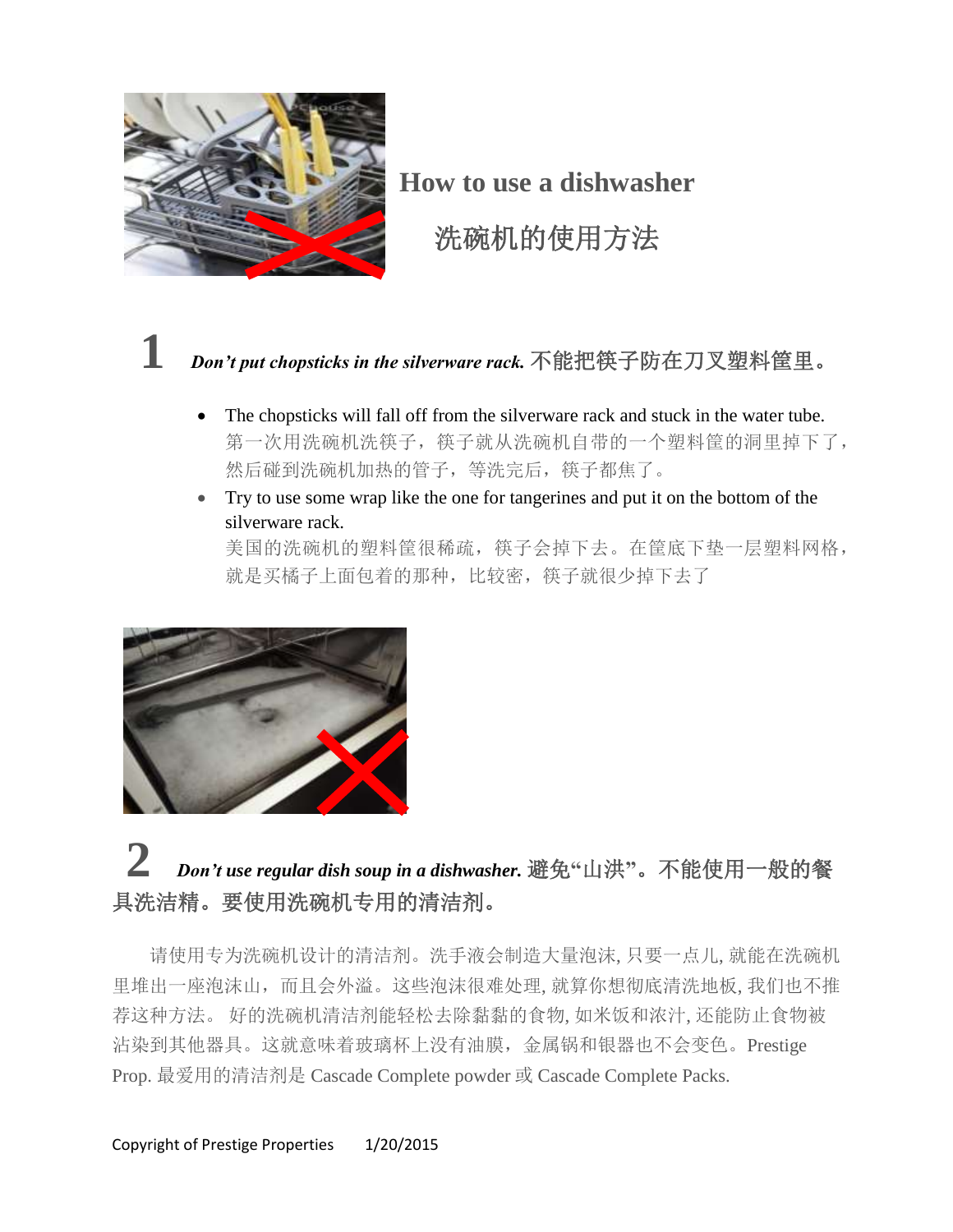

**3 Scrape off any excess food from dishes before putting them into the dishwasher.** 不能把有食物残渣的餐具放入洗碗机。

- Don't put bowls with rice in the dishwasher. 将餐具上的食物残渣掉到, 方可放 入洗碗机,不能把有米饭的碗和锅放入洗碗机。
- If the food has hardened, you may need to soak the dish in warm water for a while first. 如果食物变硬,在温水里用洗涤剂泡十分钟。
- Check to make sure the dishes are dishwasher safe. 最好检查一下餐具是否能用 洗碗机洗涤。



#### **4** *Place glassware in the top rack. Stack plates in the bottom of the dishwasher. Place pots, pans, and bakeware around the other dishes, but do not block the water* 把较重的盘子 和锅放底栏,杯子和碗之类轻的东西放上栏。

- 洗碗机的旋转手臂会从下往上冲洗,所以切记碗和杯子要口朝下。
- 不要重叠放餐具,餐具的高度超过洗碗机的旋转手臂也不能放。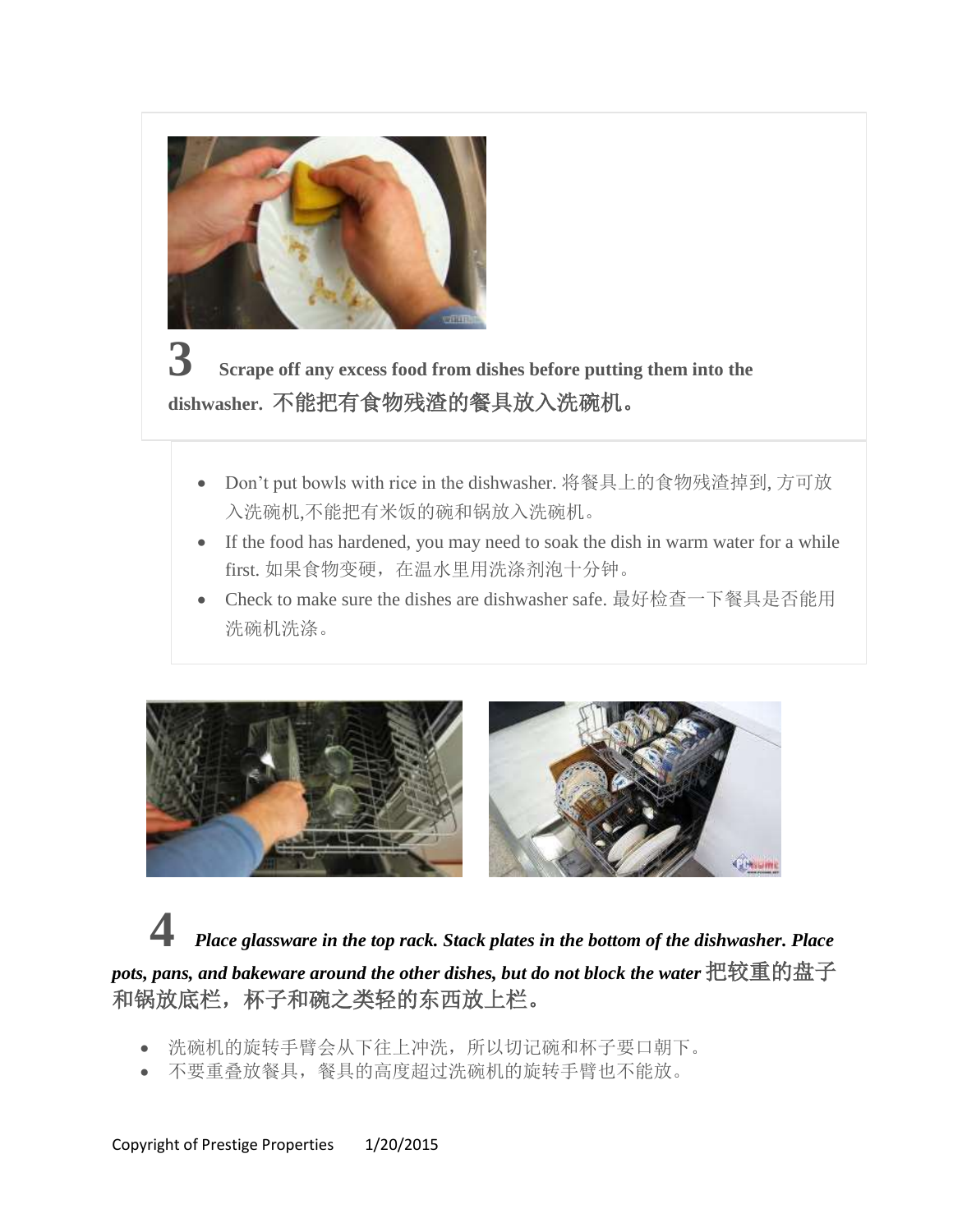



**5** *Place dish detergent designed for dishwasher use in the soap dispenser.* 使用 洗碗机时,需要添加专用的洗涤剂和清洁剂,请见右下。

- Put Cascade Complete powder or Cascade Complete Packs in the main box. 将 Cascade Complete powder 或 Cascade Complete Packs 的洗涤粉或洗涤块放入门上的洗涤剂储 存盒,盖的时候发出"啪"的一声就好了。一次洗涤只需要在主要洗涤块储存盒里 放一个洗涤块。
- Add rinse agent to prevent water spots if your dishwasher has that functionality.如果你 的洗碗机有祛除污渍功能,可以放入右边专用的盒子里。





**6** *Choose the regular circle to start the dishwasher.* 启动洗碗程序。

 洗碗机的功能可能多得让人眼花 -----快速清洗,长时清洗,消毒等等。一般来说选择 普通洗涤就足够了。如果要节省能源,可以跳过烘干的选项。洗完后把洗碗机的门打 开,自然风干。